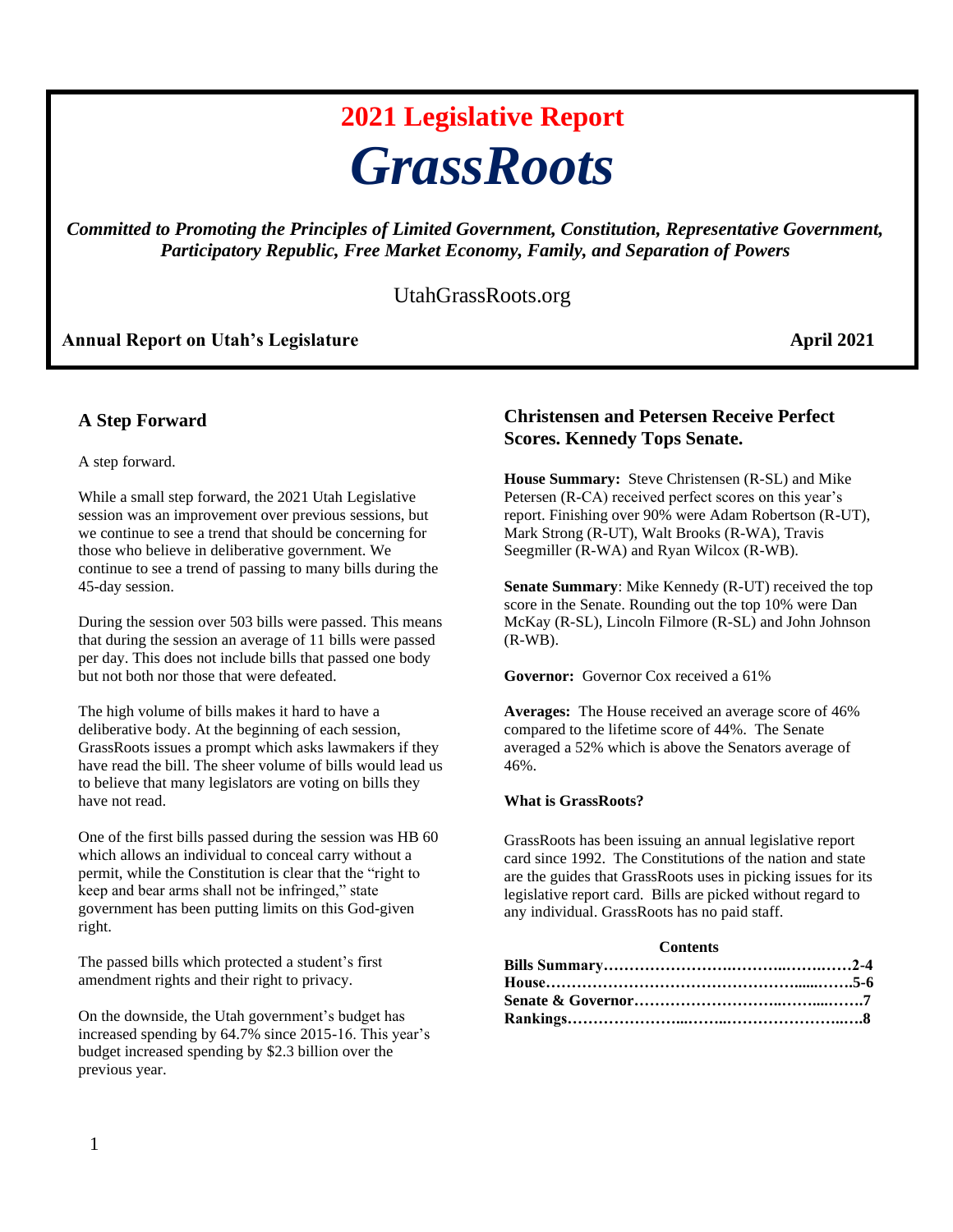## **GrassRoots**

**Bills are listed by number with house bills listed first. The sponsor(s) of the bill is in parentheses with the primary sponsor listed first. The tally on bills from each house is listed by Yeas, Nays and those Absent or Not Voting. Text of all bills can be found at http://le.utah.gov.**

**A) H.B. 60 (W. Brooks, D. Hinkins)** Strengthens secondamendment rights by allowing an individual who is 21 years old or older to lawfully conceal carry a firearm without a permit. The second amendment states, "The right to keep and bear arms shall not be infringed." Citizens should not have to ask the government for permission to exercise a constitutionally protected right. **GrassRoots approves of a YES vote. Passed the House (51-20- 4), Senate (23-6-0) and was signed into law by the Governor.** 

**B) H.B. 81 (M. Winder, L. Fillmore)** Adds mental or behavior health as a valid excuse for a school absence. Parents are ultimately responsible for raising their children and should not be accountable to school administrators. GrassRoots prefers parents should not have to provide an excuse, but this bill is a step in the right direction. **GrassRoots approves of a YES vote. Passed the House (60-5-10), Senate (29-0-0) and was signed into law by the Governor.** 

**C) H.B. 116 (A. Robertson, L. Fillmore)** Protects parental rights by prohibiting an LEA from requiring documentation from a medical professional for a school absence. **Grassroots approves of a YES vote. Passed the House (48-22-5), Senate (27-2-0) and was signed into law by the Governor.** 

**D) H.B. 132 (M. Ballard)** Increases government regulation by requiring a cosmetology facility to post an informational notice concerning where individuals may obtain information about rules governing the cosmetology facility. Facilities could be fined up to \$500 for failing to comply. **GrassRoots approves of a NO vote. Failed in the House (32-36-7).** 

**E) H.B. 154 (K. Birkeland, D. Kitchen)** Creates more governmental accountability by setting a timeline for investigations into an officer's use of force. Government answers to the people. By setting a deadline and consequences if the deadlines are not met, it ensures that government answers to its citizens. **GrassRoots approves of a YES vote. Passed the House (72-0-3) but failed in the Senate (13-15-1).** 

**F) H.B. 159 (J. Tuescher, T. Weiler)** Protects freedom of speech for college students by prohibiting an institution of higher education from sanctioning or disciplining certain acts of speech that do not constitute discriminatory harassment. **GrassRoots approves of a YES vote. Passed the House (60-11-4), Senate (26-0-3) and was signed into law by the Governor.** 

**G) H.B. 192 (R. Ward, C. Bramble)** Expands government by expanding Medicaid coverage for fertility preservation. Enactment of this bill increases Medicaid funding to the state by over \$1.3 million in fiscal year 2024. Currently our federal government is almost \$30 trillion in debt. Bill is also another step on the way to socialized medicine. **GrassRoots approves of a** 

**NO vote. Passed the House (58-12-5), Senate (26-2-1) and was signed into law by the Governor.** 

**H) H.B. 227 (K. Lisonbee, D. Hinkins)** Strengthens the right of self-defense for police officers by defining the justifiable use or threatened use of force. It also establishes procedures for determining the applicability of the defense. **GrassRoots approves of a YES vote. Passed the House (56-17-2), Senate (22-5-2) and was signed into law by the Governor.** 

**I) H.B. 233 (M. Strong, M. Kennedy)** Protects the rights of students by prohibiting the Utah Board of Higher Education from requiring proof of vaccinations unless certain vaccination exemptions are available. **GrassRoots approves of a YES vote. Passed the House (48-22-5), Senate (21-7-1) and was signed into law by the Governor.** 

**J) H.B. 262 (D. Welton, M. McKell)** Creates the Children's Health Care Coverage Program. Enactment of this bill increases federal funds to the state by \$574,300 each year, while also providing for an additional \$172,500 of spending from Utah's General Fund. The primary purpose of this legislation is to promote health insurance coverage for children. This is not the proper role of government. **GrassRoots approves of a NO vote. Passed the House (63-8-4), Senate (24-4-1) and was signed into law by the Governor.** 

**K) H.B. 283 (M. Wheatley, J. Anderegg)** Enlarges government by creating the unelected Community and Police Relations Commission. Instead of creating another board, government should utilize the legislative branch which is comprised of elected representatives and is meant to be a check on the executive branch. **GrassRoots approves of a NO vote. Passed the House (39-29-7) but did not come up for a vote in the Senate.** 

**L) H.B. 302 (K. Birkeland, C. Bramble)** Protects the rights and sometimes even safety of female high school athletes by not allowing males to compete in female sports. **GrassRoots approves of a YES vote. Passed the House (50-23-2) but did not come up for a vote in the Senate.** 

**M) H.B. 308 (R. Spendlove, D McCay)** Conserves the rights of citizens by prohibiting a governmental entity from requiring that an individual receive a vaccine for Covid-19. In a free society, citizens can choose the health care that best fits their beliefs. **GrassRoots approves of a YES vote. Passed the House (66-2- 7), Senate (26-0-3) and was signed into law by the Governor.** 

**N) H.B. 415 (P. Lyman, D. Hinkins)** One of the great dangers to our country is the growing number of executive orders signed by the President of the United States. These orders regularly violate the principle of separation of powers by putting too much power into the hands of the executive branch. Bill strengthens tenth amendment rights by requiring the Constitutional Defense Council to review the orders and authorizes the attorney general or governor to seek to have the executive order declared unconstitutional. **Grassroots approves of a YES vote. Passed the House (55-17-3), Senate (18-6-5) and was signed into law by the Governor.**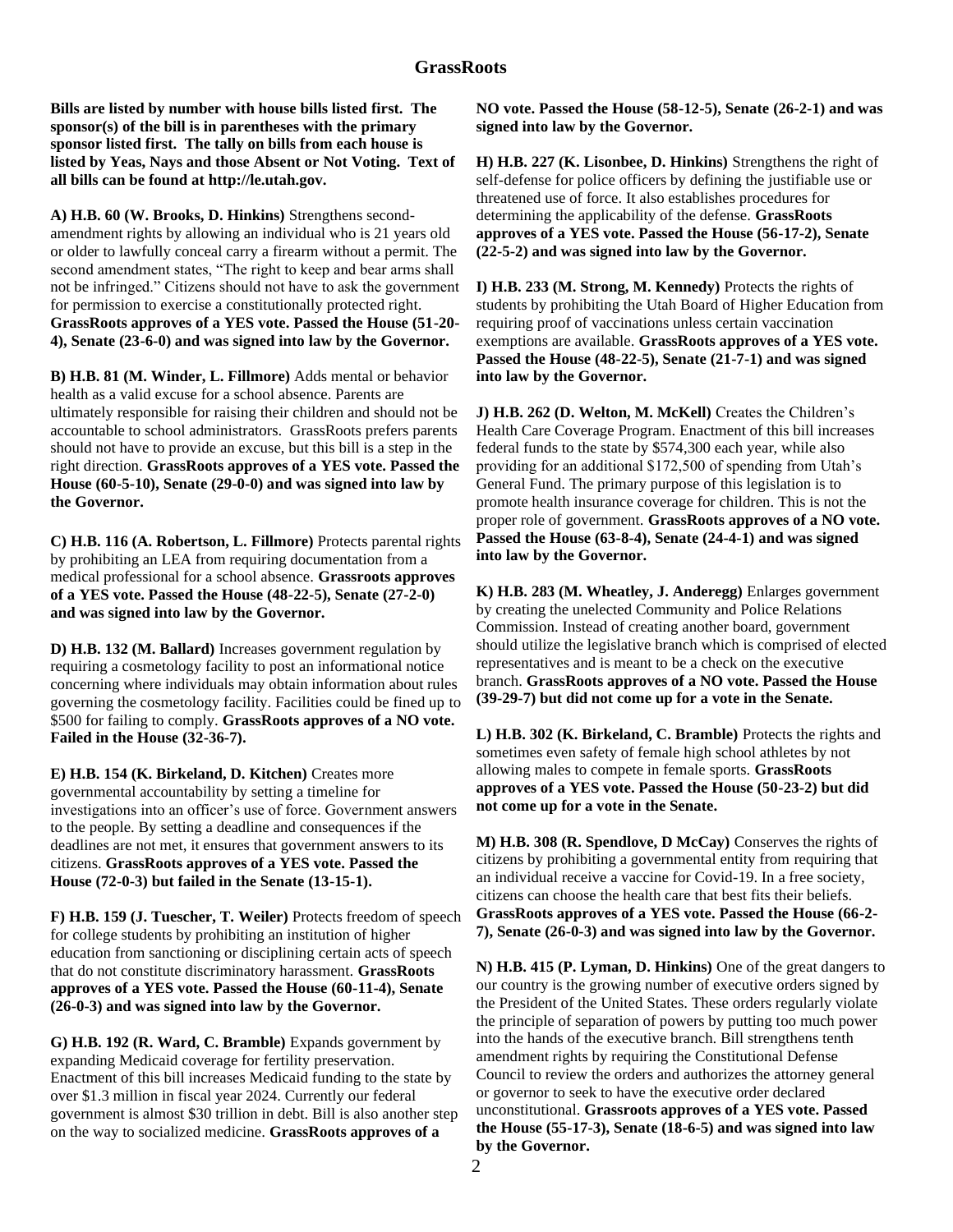**O) H.C.R. 8 (K. Lisonbee, J. Johnson)** Protects the family by reaffirming that parents are primarily responsible for the education of their children. **GrassRoots approves of a YES vote. Passed the House (53-14-8), Senate (21-5-3) and was signed into law by the Governor.** 

**P) S.B. 12 (J. Anderegg, B. Brammer)** Reauthorizes all state agency administrative rules. Bill raises Constitutional concerns as the Utah State Constitution, Article VII Section 5 states, "The executive power of the state shall be vested in the Governor who shall see the laws are faithfully executed." Does the legislature need to reauthorize executive rules? Also, to the extent that any administrative rules are legislative in their nature, this would seem contrary to Article V, Section 1 of our state constitution, which says: "The powers of the government of the State of Utah shall be divided into three distinct departments, the Legislative, the Executive, and the Judicial; and no person charged with the exercise of powers properly belonging to one of these departments, shall exercise any functions appertaining to either of the others, except in the cases herein expressly directed or permitted." While some argue the legislature must reauthorize the rules, it is alarming the legislature reauthorized all administrative rules in one bill with no changes as the bill simply states, "All rules of Utah state agencies are reauthorized." It is contrary to the principle of limited government that every rule of every state agency is satisfactory and does not need to be changed. Hence a vote for this bill states a legislator agrees with current roles of our growing state government. **GrassRoots approves of a NO vote. Passed the House (69-0-6), Senate (28-0-1) and was signed into law by the Governor.** 

**Q) S.B. 63 (W. Harper, J. Daily-Provost)** Increases government spending by \$8.7 million (\$5.75 from federal government) to implement a program to reimburse a spouse who providers extraordinary personal care services to a waiver enrollee. **GrassRoots approves of a NO vote. Passed the House (58-11- 6), Senate (28-0-1) and was signed into law by the Governor.** 

**R) S.B. 65 (W. Harper, S. Handy)** Authorizes an agency to enter an interlocal agreement to use property tax revenue for agency-wide project development and requires a certain amount of property tax revenue for affordable housing. None of these are the proper role of government. **GrassRoots approves of a NO vote. Passed the House (52-18-5), Senate (22-5-2) and was signed into law by the Governor.** 

**S) S.B. 87 (C. Bramble, C. Pierucci)** Creates an exemption from licensure under the cosmetology act for an individual who only dries, styles arrange, dresses, curls, hot irons shampoos or conditions hair. One would ask why government must license individuals who cut and style hair in the first place, but while GrassRoots feels this bill could go further it is a good start. **GrassRoots approves of a YES vote. Passed the House (50-22- 3), Senate (21-8-0) and was signed into law by the Governor.** 

**T) S.B. 157 (D. Thatcher, M. Wheatley)** Requires the Department of Public Safety to develop and administer a program to assist municipalities and counties to establish citizen advisory

boards. While GrassRoots supports citizens having a voice in government, we are concerned with how these advisory boards would be chosen and what powers they would have. An unelected board only has accountability to those who appoint it. The best solution is making elected city and county councils and county commissioners the advisory board, as they are elected by the citizens and are ultimately accountable directly to them. **GrassRoots approves of a NO vote. Passed the Senate (21-6-2) but did not come up for a vote in the House.** 

**U) S.B. 158 (L. Escamilla, F. Gibson)** Increases government spending by \$5.4 million in 2022 and \$9.4 million in 2023 to create the Children's Coverage Outreach Pilot Program with the aim of increasing health insurance coverage for children. Program aims to put more children on government assistance. Healthcare is not the proper role of government. If individuals want to provide health care to individuals who cannot afford it, this should be done privately and not relying upon the federal government which is almost \$30 trillion in debt. **GrassRoots approves of a NO vote. Passed the Senate (20-5-4) but did not come up for a vote in the House.** 

**V) S.B. 167 (R. Winterton, M. Kohler)** Increases inequality under the law by giving special tax breaks totaling \$1.6 million to the movie industry. **GrassRoots approves of a NO vote. Passed the House (46-21-8), Senate (19-9-1) and became law without the Governor's signature. (For scoring GrassRoots is considering this bill as if the governor signed the bill as his not signing bill was the equivalent of signing the bill).** 

**W) S.B. 194 (D. Owens, S. Lund)** Expands government and increases spending by \$355,000 per year to create the "Utah Main Street Program". **GrassRoots approves of a NO vote. Passed the House (45-23-7), Senate (23-3-3) and was signed into law by the Governor.** 

**X) S.B. 204 (K. Cullimore, R. Spendlove)** One of the impediments to business is the permitting process. Bill requires a local entity or state agency to decide on a permit application within a specified time but allows exceptions. The permit is approved if the entity fails to act and provides an appeal process if a permit is denied. **GrassRoots approves of a YES vote. Passed the Senate (19-9-1) but did not come up for a vote in the House.** 

**Y) S.B. 207 (K. Riebe, A. Stoddard)** Increases government involvement in commerce by prohibiting a business that provides a certain cleanup service from charging "a vulnerable consumer an unconscionable price" for its service. In the circumstances to be addressed by the bill, it would be more appropriate for government to punish actual fraud than to risk unwarranted meddling in pricing decisions freely made by service providers and consumers. **GrassRoots approves of a NO vote. Passed the Senate (26-3-0) but failed in the House (25-44-6).** 

**Z) S.B. 219 (D. McCay, C. Pierucci)** Decriminalizes certain truancy violations until 2022. Parents should make determinations for their children attending school. Bill is a good beginning but let us hope it becomes permanent. **GrassRoots**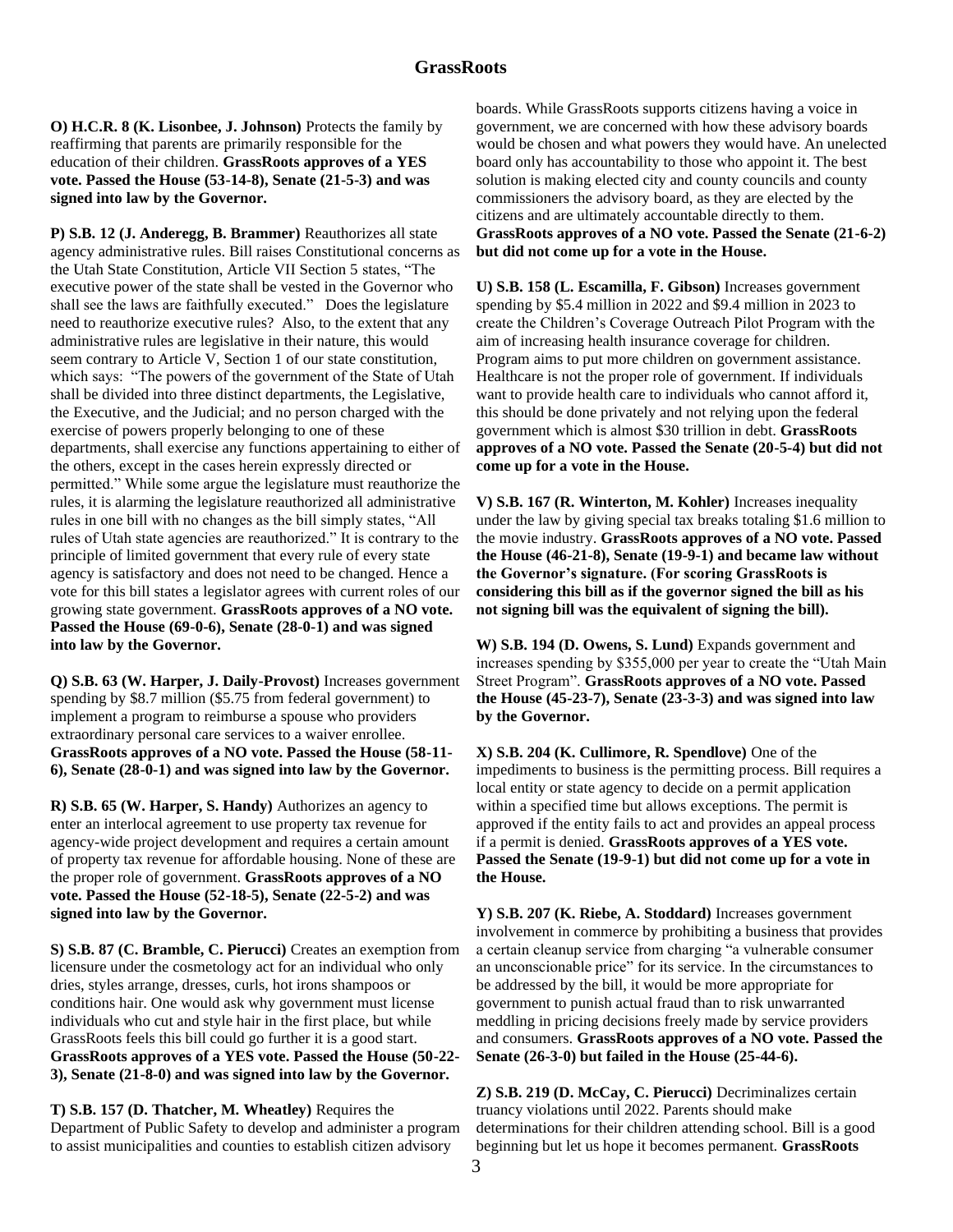### **approves of a YES vote. Passed the House (52-18-5), Senate (24-0-5) and was signed into law by the Governor.**

**AA) S.B. 242 (J. Johnson, R. Wilcox)** Empowers parents, students, and teachers by enacting a one-time refundable tax credit that an individual may claim for a dependent education expenses resulting from disenrollment in public education and enrollment in private education or home school. Tax credits allow parents and students to choose the best education for their children. Tax credits also empower teachers as it creates more of a market for their services by providing more choices. **GrassRoots approves of a YES vote. Failed in the Senate (12- 14-3**

**BB) S.J.R. 15 (D. Hinkins, P. Lyman)** Recognizes the importance of the separation of powers by requesting that the Utah Attorney General review executive orders of the President of the United States and evaluate whether an executive order exceeds the President's power and violates the Constitution. Also requests the Utah Attorney General to initiate litigation if an executive order exceeds the President's power and unlawfully infringes on the rights and powers of the state of Utah. **GrassRoots approves of a YES vote. Passed the House (57-14- 4) and Senate (24-3-2).** 

# **Liberty Quotes**

Freedom is not a gift bestowed upon us by other men, but a right that belongs to us by the laws of God and Nature. Benjamin Franklin

Liberty is not collective, it is personal. All liberty is individual liberty. Calvin Coolidge

Those who would give up essential liberty, to purchase a little temporary safety, deserve neither liberty nor safety. Benjamin Franklin

It will be found an unjust and unwise jealousy to deprive a man of his natural liberty upon the supposition he may abuse it. George Washington

You will never know how much it has cost my generation to preserve your freedom. I hope you will make a good use of it. John Adams

Most bad government has grown out of too much government. Thomas Jefferson

"THESE are the times that try men's souls. The summer soldier and the sunshine patriot will, in this crisis, shrink from the service of their country; but he that stands by it now, deserves the love and thanks of man and woman. Tyranny, like hell, is not easily conquered; yet we have this consolation with us, that the harder the conflict, the more glorious the triumph. What we obtain too cheap, we esteem too lightly: it is dearness only that gives everything its value. Heaven knows how to put a proper price upon its goods; and it would be strange indeed if so celestial an article as FREEDOM should not be highly rated" Thomas Paine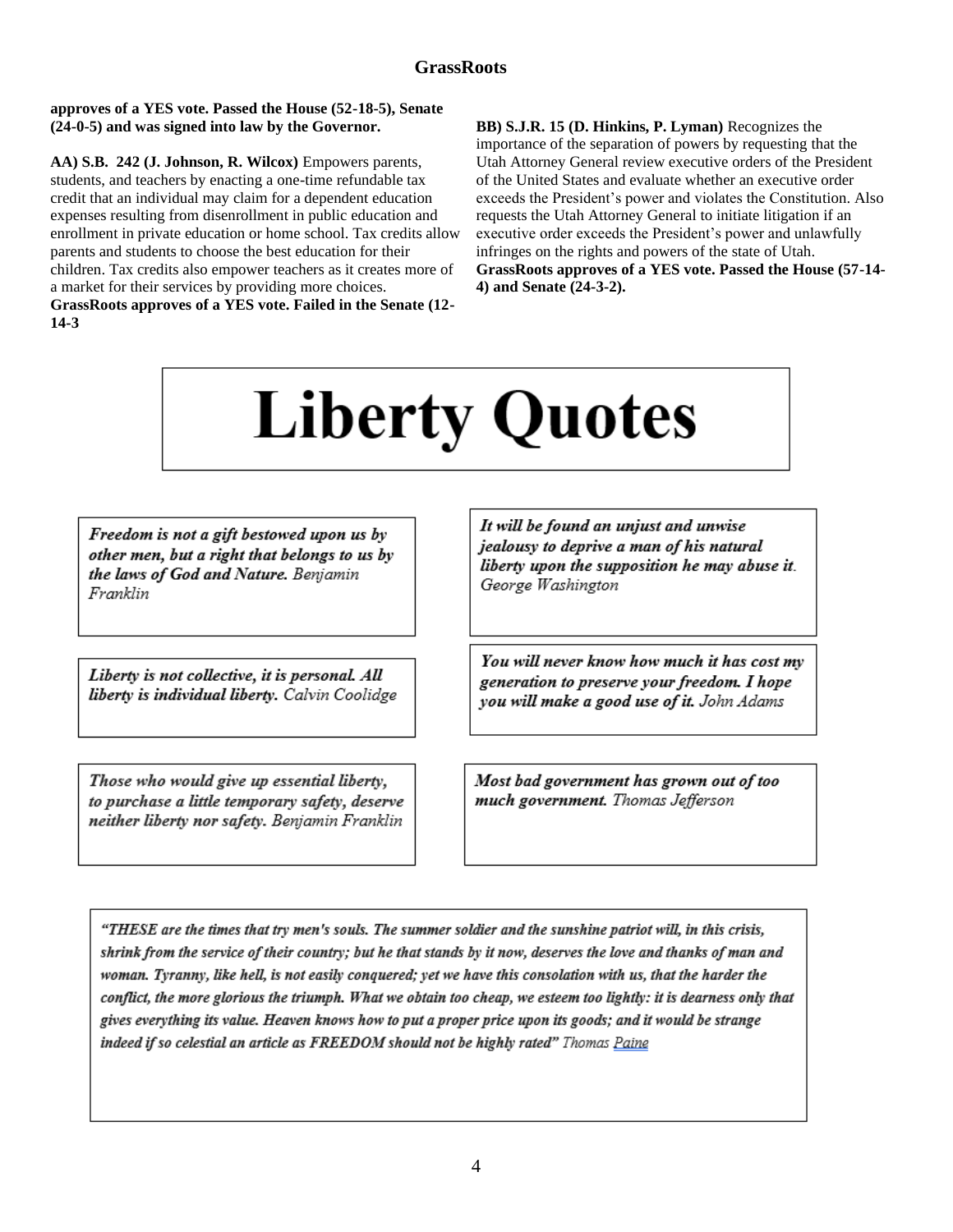| <b>Utah State House of Representatives</b>                                                                                                                                    |                |                                      |                        |                           |             |             |             |              |             |              |              |             |             |                |                         |             |                              |              |                         |                        |                |                         |             |                         |                         |              |              |              |                           |
|-------------------------------------------------------------------------------------------------------------------------------------------------------------------------------|----------------|--------------------------------------|------------------------|---------------------------|-------------|-------------|-------------|--------------|-------------|--------------|--------------|-------------|-------------|----------------|-------------------------|-------------|------------------------------|--------------|-------------------------|------------------------|----------------|-------------------------|-------------|-------------------------|-------------------------|--------------|--------------|--------------|---------------------------|
| 2021 Voting Summary                                                                                                                                                           |                |                                      |                        |                           |             |             |             |              |             |              |              |             |             |                |                         |             |                              |              |                         |                        |                |                         |             |                         |                         |              |              |              |                           |
| Y or y="yes", N or n="no"; a=absent or not voting; Y or N=good vote; y or n=bad vote                                                                                          |                |                                      |                        |                           |             |             |             |              |             |              |              |             |             |                |                         |             |                              |              |                         |                        |                |                         |             |                         |                         |              |              |              |                           |
|                                                                                                                                                                               |                |                                      |                        |                           | HВ          | HB          | $H\!B$      | $H\!B$       | $H\!B$      | $H\!B$       | $H\!B$       | HB          | $H\!B$      | $H\!B$         | $H\!B$                  | $H\!B$      | HB                           | $H\!B$       | <b>HCR</b>              | SB                     | SB             | SB                      | SB          | SB                      | SB                      | SB           | SB           | $H\!B$       | <b>SJR</b>                |
|                                                                                                                                                                               |                |                                      | 2021<br><b>S</b> cores | Lifetime<br><b>Scores</b> | 60          | 81          | 116         | 132          | 154         | 159          | 192          | 227         | 233         | 262            | 283                     | 302         | 308                          | 415          | 8                       | 12                     | 63             | 65                      | 87          | 167                     | 194                     | 207          | 219          | 283          | 15                        |
|                                                                                                                                                                               |                | <b>GrassRoots Recommended Votes:</b> |                        |                           | Y           | Y           | $\mathbf Y$ | $\mathbf N$  | Y           | Y            | $\mathbf N$  | Y           | $\mathbf Y$ | $\mathbf N$    | ${\bf N}$               | Y           | Y                            | $\mathbf Y$  | $\mathbf Y$             | ${\bf N}$              | $\mathbf N$    | ${\bf N}$               | $\mathbf Y$ | N                       | ${\bf N}$               | N            | Y            | $\mathbf N$  | $\mathbf Y$               |
| <b>Rep-Party</b>                                                                                                                                                              | Dist           | County(ies)                          |                        |                           |             |             |             |              |             |              |              |             |             |                |                         |             |                              |              |                         |                        |                |                         |             |                         |                         |              |              |              |                           |
| Nelson Abbott-R                                                                                                                                                               | 60             | Utah                                 | 75%                    | 75%                       |             | Y           | Y           | N            | Y           | Y            | $\mathbf{V}$ |             | v           | $\mathbf{V}$   | $\overline{V}$          |             |                              |              | Y                       | N                      | V              |                         |             | N                       | N                       | a            | Y            | $\mathbf{V}$ | Y                         |
| Cheryl Acton-R                                                                                                                                                                | 43             | Salt Lake                            | 68%                    | 61%                       | Y           | Ÿ           | Y           | $\mathbf{v}$ | Y           | Y            | $\mathbf{v}$ | Y           | Y           | $\mathbf{y}$   | N                       |             | Ÿ                            |              | Y                       | N                      | $\overline{V}$ | $\mathbf{v}$            | $\mathbf n$ | $\overline{V}$          | $\overline{\mathbf{v}}$ | Ν            | Ÿ            | N            | Ÿ                         |
| Carl Albrecht-R                                                                                                                                                               | 70             | $\ast$                               | 71%                    | 52%                       | Y           | Y           | $\mathbf n$ | $\mathbf N$  | Y           | Y            | N            | Y           | Y           | $\mathbf{v}$   | N                       | v           |                              | v            | Y                       | N                      | $\mathbf{V}$   | $\mathbf{v}$            | $\rm{a}$    | $\mathbf{V}$            | $\mathbf{v}$            | N            | $\mathbf n$  | N            | Y                         |
| Melissa Ballard-R                                                                                                                                                             | 20             | Davis                                | 56%                    | 48%                       | Y           | Y           | Y           | V            | Y           | Y            | y            | Y           | $\mathbf n$ | $\mathbf{y}$   | N                       |             |                              |              | $\mathbf n$             | N                      | y              | $\mathbf{v}$            | $\mathbf n$ | y                       | $\mathbf{v}$            | N            | $\mathbf n$  | N            | Y                         |
| Stewart Barlow-R                                                                                                                                                              | $17\,$         | Davis                                | 76%                    | 57%                       | Y           | Y           | Y           | N            | Y           | Y            | $\mathbf{y}$ | Y           |             | y              | Ń                       | Y           | Ÿ                            | Ÿ            |                         | $\mathbf N$            | $\mathbf{y}$   | $\mathbf{v}$            | $\mathbf n$ | y                       | N                       | N            | Ÿ            | N            | Y                         |
| Gay Lynn Bennion-D                                                                                                                                                            | 46             | Salt Lake                            | 24%                    | 24%                       | $\mathbf n$ | Y           | $\mathbf n$ | $\mathbf{v}$ | Y           | Y            | $\mathbf{v}$ | $\bf n$     | $\mathbf n$ | $\mathbf{v}$   | $\mathbf{v}$            | $\bf n$     |                              | $\mathbf n$  | $\mathbf n$             | N                      | $\mathbf{v}$   | $\mathbf{v}$            | $\bf n$     | $\mathbf{v}$            | $\overline{\mathbf{v}}$ | $\mathbf{V}$ | Y            | $\mathbf{V}$ | $\mathbf n$               |
| Kera Birkeland-R                                                                                                                                                              | 53             | $\pm$                                | 84%                    | 84%                       | Ÿ           | Y           | Y           | $\mathbf{V}$ | Y           | Y            | y            |             |             | y              | N                       |             | Y                            |              |                         | N                      |                |                         |             |                         | $\mathbf{v}$            | N            | Y            | N            | Ÿ                         |
| Brady Brammer-R                                                                                                                                                               | 27             | Utah                                 | 80%                    | 74%                       | Y           | $\bf n$     | Y           | N            | Y           | Y            | y            | ٦           | Y           | v              | N                       |             | Y                            |              | Ÿ                       | N                      |                | $\overline{\mathbf{v}}$ | Y           |                         | $\mathbf{v}$            | N            | Y            | N            | Y                         |
| <b>Joel Briscoe-D</b>                                                                                                                                                         | 25             | Salt Lake                            | 20%                    | 17%                       | $\mathbf n$ | Y           | $\mathbf n$ | $\mathbf{v}$ | Y           | $\mathbf n$  | $\mathbf{v}$ | $\bf n$     | $\mathbf n$ | y              | $\mathbf{v}$            | $\bf n$     | Y                            | $\bf n$      | $\bf n$                 | N                      | $\mathbf{v}$   | $\mathbf{v}$            | $\bf n$     |                         | $\overline{\mathbf{v}}$ | $\mathbf{v}$ | Y            | $\mathbf{v}$ | $\mathbf n$               |
| <b>Walt Brooks-R</b>                                                                                                                                                          | 75             | Washington                           | 95%                    | 65%                       | Y           | Y           | Y           | N            | Y           | Y            | $\rm{a}$     | $\bf{a}$    |             | a              | N                       |             | Ÿ                            |              | Y                       | $\mathbf N$            | $\mathbf{V}$   | N                       |             | $\mathbf{a}$            |                         | N            | Y            | N            | Y                         |
| Jeff Burton-R                                                                                                                                                                 | 66             | Utah                                 | 67%                    | 67%                       | Ÿ           | Y           | Ÿ           | N            | Y           |              | y            |             |             | y              | $\overline{\mathbf{v}}$ |             |                              |              | Ÿ                       | N                      | $\mathbf{V}$   | $\rm{a}$                |             | $\overline{V}$          | $\mathbf{v}$            | $\mathbf{V}$ | Y            | $\mathbf{V}$ | Y                         |
| Scott Chew-R                                                                                                                                                                  | 55             | UT/Dusch                             | 75%                    | 49%                       | Y           | $\rm{a}$    | Y           | $\mathbf{v}$ | Y           | Y            | $\mathbf{v}$ | Y           | Y           | $\mathbf{y}$   | N                       | Y           | Y                            | Y            | Y                       | $\mathbf N$            | $\mathbf{v}$   | $\mathbf{v}$            | Y           | N                       | $\mathbf{v}$            | N            | Y            | N            | Y                         |
| <b>Steve Christiansen-R</b>                                                                                                                                                   | 47             | Salt Lake                            | 100%                   | 83%                       | Ÿ           |             | Ÿ           | N            | Y           |              | N            | Y           | Y           | N              | N                       | Ÿ           | v                            | v            | Y                       | N                      | $\rm{a}$       |                         | Ÿ           | N                       | N                       | N            | v            | N            |                           |
| Kay Christofferson-R                                                                                                                                                          | 56             | Utah                                 | 75%                    | 62%                       | $\rm{a}$    | $\rm{a}$    | $\rm{a}$    | $\mathbf{a}$ | Y           | $\rm{a}$     | $\mathbf{v}$ | Y           | Y           | $\mathbf{v}$   | $\overline{V}$          | Ÿ           | Y                            |              | Y                       | N                      |                | $\mathbf{v}$            | Ÿ           | Ń                       | N                       | N            | Ÿ            | $\mathbf{v}$ | Y                         |
| Clare Collard-D                                                                                                                                                               | 22             | Salt Lake                            | 16%                    | 16%                       | n           | Y           | $\mathbf n$ | $\mathbf{V}$ | Y           | n            | $\mathbf{V}$ | $\bf n$     | $\bf n$     | y              | $\mathbf{V}$            | $\bf n$     | Y                            | $\bf n$      | $\mathbf n$             | N                      | $\mathbf{V}$   | $\mathbf{v}$            | $\bf n$     | $\mathbf{v}$            | $\mathbf{v}$            | V            | $\mathbf n$  | $\mathbf{V}$ | $\bf n$                   |
| Jen Dailey-Provost-D                                                                                                                                                          | 24             | Salt Lake                            | 22%                    | 23%                       | $\bf n$     | Y           | $\bf n$     | $\mathbf{V}$ | $\rm{a}$    | $\bf n$      | $\mathbf{v}$ | $\mathbf n$ | $\bf n$     | $\mathbf{v}$   | $\mathbf{V}$            | $\bf n$     | Ÿ                            | $\bf n$      | $\rm{a}$                | N                      | $\mathbf{V}$   | $\mathbf{v}$            |             | $\overline{V}$          | $\mathbf{v}$            | $\mathbf{V}$ | Y            | $\mathbf{V}$ | $\mathbf n$               |
| James Dunnigan-R                                                                                                                                                              | 39             | Salt Lake                            | 52%                    | 50%                       | n           | Y           | Y           | $\mathbf{V}$ | Y           | Y            | y            |             | $\mathbf n$ | y              | $\rm{a}$                | $\mathbf n$ | Y                            |              | Y                       | N                      | V              | $\mathbf{v}$            | $\mathbf n$ | V                       | $\mathbf{v}$            | N            | Y            | $\rm{a}$     | Y                         |
| Steve Eliason-R                                                                                                                                                               | 45             | Salt Lake                            | 54%                    | 41%                       | Y           | Ÿ           | Ÿ           | N            | Y           | Y            | y            | Y           |             | y              | $\mathbf{V}$            | a           | Y                            |              | Ÿ                       |                        | y              | $\mathbf{v}$            | $\bf n$     | V                       | V                       | $\mathbf{v}$ | $\bf n$      | V            | Y                         |
| Joel Ferry-R                                                                                                                                                                  | $\mathbf{1}$   | Box Elder, Cache                     | 67%                    | 58%                       | Y           | Y           | Y           | $\mathbf{V}$ | Y           | Y            | $\mathbf{y}$ | Y           | $\rm{a}$    | $\mathbf{y}$   | N                       |             | $\rm{a}$                     | Y            | Y                       | $\mathbf{a}$           | $\mathbf{v}$   | a                       |             | y                       | y                       | N            | $\bf n$      | N            | Y                         |
| Francis Gibson-R                                                                                                                                                              | 65             | Utah                                 | 79%                    | 67%                       | Y           | Y           | Y           | ${\bf N}$    | Y           | Ÿ            | $\mathbf{v}$ | Y           |             | $\mathbf{v}$   | Ń                       | Ÿ           | a                            | Ÿ            | $\overline{\mathbf{Y}}$ | N                      |                | $\mathbf{v}$            |             | $\mathbf{v}$            | $\mathbf{v}$            | Ń            |              | N            | Ÿ                         |
| Matthew Gwynn-R                                                                                                                                                               | 29             | Weber                                | 72%                    | 72%                       | Y           | Y           | Y           | N            | Y           | Y            | $\mathbf{v}$ | Y           | v           | $\mathbf{v}$   | $\mathbf{V}$            | Y           |                              | Y            | Y                       | N                      | $\mathbf{V}$   | $\mathbf{v}$            | Y           |                         | $\mathbf{v}$            | N            | Ÿ            | $\mathbf{v}$ | Y                         |
| Craig Hall-R                                                                                                                                                                  | 33             | Salt Lake                            | 52%                    | 37%                       | $\mathbf n$ | Y           | Y           | y            | Y           | Y            | y            | Y           | $\mathbf n$ | y              | $\rm{a}$                | $\,$ n      | Y                            | Y            | Y                       | N                      | y              | $\mathbf{v}$            | Y           | y                       | y                       | y            | Y            | $\rm{a}$     | Y                         |
| Stephen Handy-R                                                                                                                                                               | 16             | Davis                                | 72%                    | 38%                       | Y           | Y           | Y           | N            | $\mathbf Y$ | Y            | $\mathbf{y}$ | Y           | Y           | y              | $\overline{\mathbf{v}}$ |             | Y                            | $\mathbf{v}$ | Y                       | N                      | $\overline{V}$ | $\overline{\mathbf{v}}$ |             | y                       | N                       | N            | Y            | $\mathbf{v}$ | Y                         |
| Suzanne Harrison-D                                                                                                                                                            | 32             | Salt Lake                            | 17%                    | 17%                       | $\mathbf n$ | $\mathbf Y$ | $\mathbf n$ | $\mathbf{y}$ | Y           | Y            | $\mathbf{y}$ | $\mathbf n$ | $\mathbf n$ | $\mathbf{y}$   | y                       | $\mathbf n$ | $\rm{a}$                     | $\mathbf n$  | $\mathbf n$             | N                      | $\mathbf{V}$   | $\mathbf{v}$            | $\mathbf n$ | V                       | $\mathbf{v}$            | V            | $\mathbf n$  | $\mathbf{V}$ | $\mathbf n$               |
| Timothy Hawkes-R                                                                                                                                                              | 18             | Davis                                | 88%                    | 54%                       | Y           | Ÿ           | Y           | N            | Y           | Y            | V            |             | Y           | y              | N                       |             |                              |              |                         | N                      | a              | $\overline{\mathbf{v}}$ |             |                         | N                       | N            | Ÿ            | N            | Ÿ                         |
| Jon Hawkins-R#                                                                                                                                                                | 57             | Utah                                 | NA                     | 57%                       | $\rm{a}$    | $\rm{a}$    | $\rm{a}$    | $\rm{a}$     | $\rm{a}$    | $\rm{a}$     | $\rm{a}$     | $\rm{a}$    | $\rm{a}$    | $\bf{a}$       | $\rm{a}$                | a           | a                            | $\rm{a}$     | $\rm{a}$                | a                      | a              | $\rm{a}$                | $\rm{a}$    | $\mathbf{a}$            | $\rm{a}$                | a            | $\rm{a}$     | a            | $\rm{a}$                  |
| Sandra Hollins-D                                                                                                                                                              | 23             | Salt Lake                            | 17%                    | 21%                       | n           | Y           | $\mathbf n$ | $\mathbf{V}$ | Y           | $\mathbf n$  | $\mathbf{V}$ | $\bf n$     | $\mathbf n$ | y              | y                       | $\mathbf n$ |                              | $\mathbf n$  | $\mathbf n$             | N                      | $\mathbf{V}$   | $\overline{\mathbf{v}}$ | $\mathbf n$ | $\mathbf{a}$            | y                       | $\mathbf{V}$ | $\mathbf n$  | V            | $\bf n$                   |
| Dan Johnson-R                                                                                                                                                                 | $\overline{4}$ | Cache                                | 63%                    | 43%                       | Ÿ           | $\rm{a}$    | Y           | $\mathbf{v}$ | Y           | Y            | $\mathbf{v}$ |             |             | $\mathbf{v}$   | $\mathbf{v}$            |             | Ÿ                            |              | Y                       | N                      | $\overline{V}$ | $\mathbf{v}$            |             | $\mathbf{v}$            | $\mathbf{v}$            | N            | Ÿ            | $\mathbf{v}$ | Y                         |
| Marsha Judkins-R                                                                                                                                                              | 61             | Utah                                 | 60%                    | 51%                       | Y           |             | Y           | ${\bf N}$    | Y           | Ÿ            | $\mathbf{v}$ | Y           |             | $\mathbf{v}$   | $\overline{V}$          |             |                              |              | Ÿ                       | N                      | $\mathbf{v}$   | $\mathbf{v}$            | $\mathbf n$ | $\mathbf{v}$            | N                       | $\mathbf{v}$ | $\mathbf n$  | $\mathbf{V}$ | Y                         |
| Brian King-D                                                                                                                                                                  | 28             | SL/Summit                            | 24%                    | 19%                       | n           | a           | $\mathbf n$ | $\mathbf{v}$ | Y           | Y            | $\rm{a}$     | $\mathbf n$ | $\mathbf n$ | $\mathbf{v}$   | $\mathbf{v}$            | $\mathbf n$ | Ÿ                            | $\mathbf n$  | $\mathbf n$             | N                      | $\mathbf{V}$   | $\rm{a}$                | $\bf n$     | $\overline{\mathbf{v}}$ | $\mathbf{v}$            | a            | v            | $\mathbf{v}$ | $\mathbf n$               |
| Mike Kohler-R                                                                                                                                                                 | 54             | Summit, Wasatch                      | 70%                    | 70%                       | Y           | Y           |             | N            | Y           | $\rm{a}$     | $\mathbf{V}$ |             |             | $\mathbf{v}$   |                         |             | Ÿ                            |              |                         | $\rm{a}$               | $\mathbf{V}$   | $\overline{\mathbf{v}}$ |             | $\overline{\mathbf{v}}$ | N                       | N            | $\bf n$      | N            | $\mathbf n$               |
| Karen Kwan-D                                                                                                                                                                  | 34             | Salt Lake                            | 24%                    | 14%                       | $\bf n$     | Y           | n           | $\mathbf{V}$ | Y           | $\mathbf n$  | V            | $\mathbf n$ | $\bf n$     | y              | V                       | $\,$ n      | v                            | $\mathbf n$  | $\mathbf n$             |                        | V              | $\mathbf{v}$            | $\mathbf n$ | V                       | v                       | $\mathbf{V}$ | Y            | $\mathbf{V}$ |                           |
| <b>Bradley Last-R</b>                                                                                                                                                         | 71             | Iron/Washington                      | 71%                    | 50%                       | Y           | Y           | Y           | $\mathbf{v}$ | Y           | Y            | V            | ٦           | $\rm{a}$    | $\mathbf{y}$   | $\rm{a}$                |             | a                            | $\rm{a}$     | Y                       | N                      | $\mathbf{V}$   | $\overline{\mathbf{v}}$ |             | $\bf{a}$                | $\rm{a}$                | $\mathbf{a}$ | Y            | $\rm{a}$     | Y                         |
| Rosemary Lesser-D                                                                                                                                                             | 10             | Weber                                | 28%                    | 28%                       | $\mathbf n$ | Y           | $\mathbf n$ | $\mathbf{v}$ | Y           | $\mathbf{n}$ | $\mathbf{v}$ | $\mathbf n$ | $\mathbf n$ | $\overline{V}$ | $\mathbf{V}$            | $\mathbf n$ | Y                            | $\bf n$      | Y                       | N                      | $\mathbf{v}$   | $\overline{\mathbf{v}}$ | Ÿ           | $\overline{\mathbf{v}}$ | v                       | $\mathbf{V}$ | Y            | $\mathbf{V}$ | $\mathbf n$               |
| Karianne Lisonbee-R                                                                                                                                                           | 14             | Davis                                | 79%                    | 72%                       | Y           | Y           | Y           | N            | Y           | Y            | $\mathbf{V}$ |             |             | $\mathbf{V}$   | N                       |             | v                            |              | Y                       | N                      | $\mathbf{V}$   | $\mathbf{V}$            | Y           | N                       | $\overline{\mathbf{v}}$ | N            | $\rm{a}$     | N            | Y                         |
| Steven Lund-R                                                                                                                                                                 | 58             | Juab, Sanpete                        | 68%                    | 68%                       | Ÿ           | Ÿ           | Y           | ${\bf N}$    | Y           | Y            | $\mathbf{v}$ | Y           | Y           | $\mathbf{v}$   | $\mathbf{V}$            | v           | v                            |              | a                       | N                      | $\overline{V}$ |                         |             | y                       | V                       | $\mathbf{a}$ | $\mathbf{a}$ | $\mathbf{V}$ | Y                         |
| Phil Lyman-R                                                                                                                                                                  | 73             | $\ast$                               | 80%                    | 73%                       | Y           | $\bf n$     | Y           | ${\bf N}$    | $\mathbf Y$ | Y            | N            | Y           | Y           | N              | N                       | Y           | Y<br>$\overline{\mathbf{v}}$ | Y            | Y                       | $\mathbf N$            | $\mathbf{v}$   | $\mathbf{v}$            |             | y                       | $\overline{\mathbf{v}}$ | N            | v            | N            | Y                         |
| Cory Maloy-R                                                                                                                                                                  | 6              | Utah                                 | 80%                    | 69%                       | Ý           |             | Y           | N            | Y           | Y            | $\mathbf{y}$ | Ÿ           | Y           | $\mathbf{y}$   | N                       |             |                              |              | Ÿ                       | Ń                      | $\overline{V}$ | $\mathbf{v}$            |             |                         | $\overline{\mathbf{v}}$ | Ń            | Ÿ            | Ń            |                           |
|                                                                                                                                                                               |                | <b>GrassRoots Recommended Votes:</b> |                        |                           | Y           | $\mathbf Y$ | $\mathbf Y$ | $\mathbf N$  | $\mathbf Y$ | $\mathbf Y$  | ${\bf N}$    | Y<br>HB     | $\mathbf Y$ | ${\bf N}$      | ${\bf N}$               | $\mathbf Y$ | $\mathbf Y$                  | $\mathbf Y$  | $\mathbf Y$             | ${\bf N}$              | ${\bf N}$      | ${\bf N}$               | $\mathbf Y$ | $\mathbf N$             | ${\bf N}$               | $\mathbf N$  | $\mathbf Y$  | $\mathbf N$  | $\mathbf Y$<br><b>SJR</b> |
|                                                                                                                                                                               |                |                                      | 2021                   | Lifetime                  | $H\!B$      | HB          | $H\!B$      | $H\!B$       | $H\!B$      | $H\!B$       | HB           |             | $H\!B$      | $H\!B$         | HB                      | $H\!B$      | HB                           | $H\!B$       | <b>HCR</b>              | $\mathbf{S}\mathbf{B}$ | SB             | SB                      | SB          | SB                      | SB                      | SB           | SB           | HB           |                           |
|                                                                                                                                                                               |                |                                      | <b>Scores</b>          | <b>Scores</b>             | 60          | 81          | 116         | 132          | 154         | 159          | 192          | 227         | 233         | 262            | 283                     | 302         | 308                          | 415          | 8                       | 12                     | 63             | 65                      | 87          | 167                     | 194                     | 207          | 219          | 283          | 15                        |
|                                                                                                                                                                               | Top 10%        | <b>Good Vote</b>                     |                        |                           |             |             |             |              |             |              |              |             |             |                |                         |             |                              |              |                         |                        |                |                         |             |                         |                         |              |              |              |                           |
|                                                                                                                                                                               |                | Bottom 10%                           |                        |                           |             |             |             |              |             |              |              |             |             |                |                         |             |                              |              |                         |                        |                |                         |             |                         |                         |              |              |              |                           |
|                                                                                                                                                                               |                |                                      |                        |                           |             |             |             |              |             |              |              |             |             |                |                         |             |                              |              |                         |                        |                |                         |             |                         |                         |              |              |              |                           |
|                                                                                                                                                                               |                |                                      |                        |                           |             |             |             |              |             |              |              |             |             |                |                         |             |                              |              |                         |                        |                |                         |             |                         |                         |              |              |              |                           |
| # John Hawkins was sick for the entire 2021 legislative sesison                                                                                                               |                |                                      |                        |                           |             |             |             |              |             |              |              |             |             |                |                         |             |                              |              |                         |                        |                |                         |             |                         |                         |              |              |              |                           |
|                                                                                                                                                                               |                |                                      |                        |                           |             |             |             |              |             |              |              |             |             |                |                         |             |                              |              |                         |                        |                |                         |             |                         |                         |              |              |              |                           |
| House District 70 includes Emery, Grand, Sanpete, Sevier Counties Counties                                                                                                    |                |                                      |                        |                           |             |             |             |              |             |              |              |             |             |                |                         |             |                              |              |                         |                        |                |                         |             |                         |                         |              |              |              |                           |
| House District 53 includes Daggett, Duschesne, Morgan, Rich, Summit Counties<br>House District 73 includes Beaver, Garfield, Kane, Piute, San Juan, Sevier, Wayne Counties ** |                |                                      |                        |                           |             |             |             |              |             |              |              |             |             |                |                         |             |                              |              |                         |                        |                |                         |             |                         |                         |              |              |              |                           |
|                                                                                                                                                                               |                |                                      |                        |                           |             |             |             |              |             |              |              |             |             |                |                         |             |                              |              |                         |                        |                |                         |             |                         |                         |              |              |              |                           |
|                                                                                                                                                                               |                |                                      |                        |                           |             |             |             |              |             |              |              |             |             |                |                         |             |                              |              |                         |                        |                |                         |             |                         |                         |              |              |              |                           |

GrassRoots is not Copyrighted. Please feel free to make as many copies you would like.

If you would like to learn more about GrassRoots please email donguymon@gmail.com.

Contributions can be sent to 1641 N 600 W West Bountiful, UT 84087. Checks may be made payable to **Utah GrassRoots**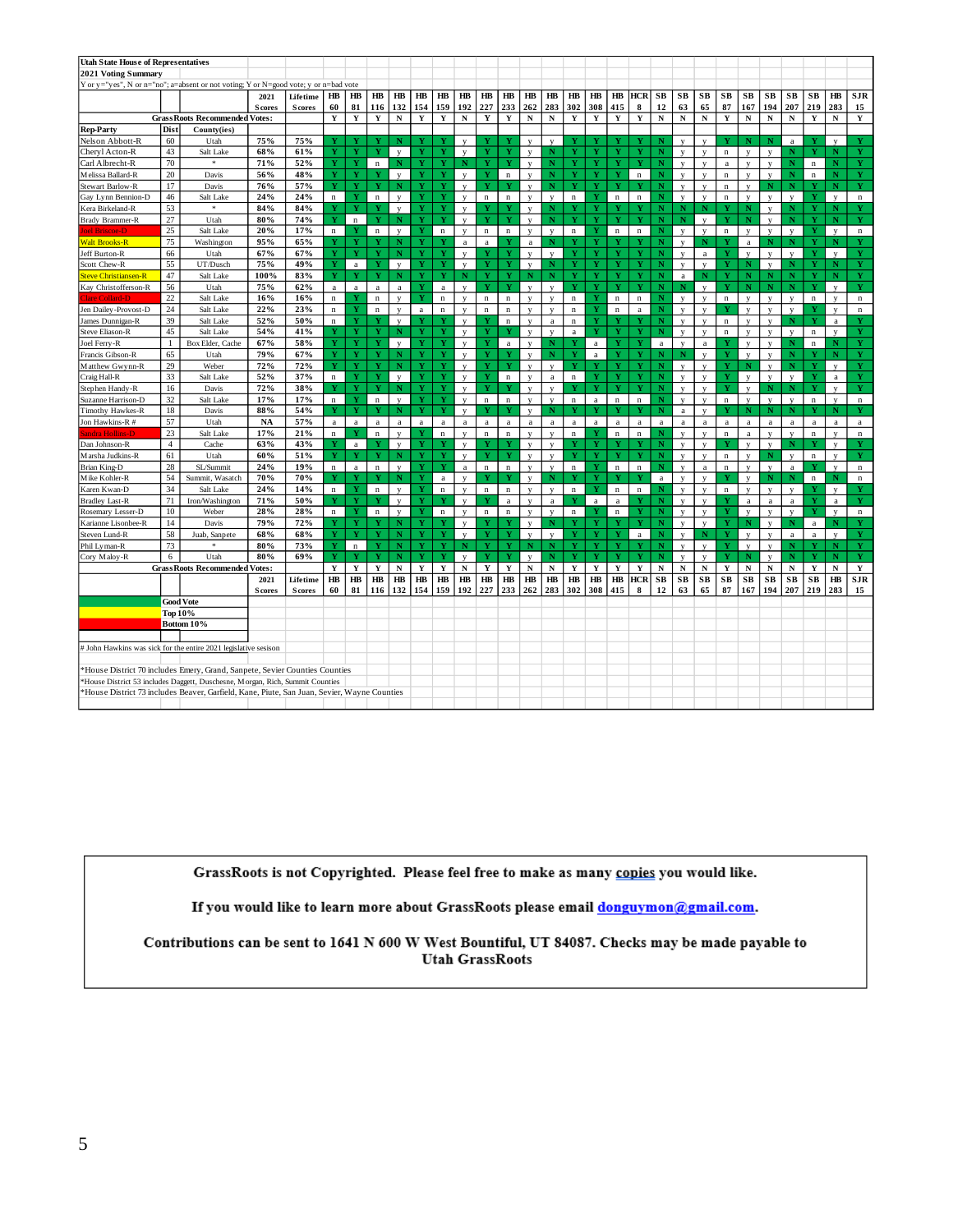| <b>Utah State House of Representatives</b>                                           |                      |                                      |                |               |             |                   |                         |                         |              |             |              |             |             |                         |                         |             |             |                         |                  |             |              |              |                        |                         |              |              |              |              |                   |
|--------------------------------------------------------------------------------------|----------------------|--------------------------------------|----------------|---------------|-------------|-------------------|-------------------------|-------------------------|--------------|-------------|--------------|-------------|-------------|-------------------------|-------------------------|-------------|-------------|-------------------------|------------------|-------------|--------------|--------------|------------------------|-------------------------|--------------|--------------|--------------|--------------|-------------------|
| 2021 Voting Summary                                                                  |                      |                                      |                |               |             |                   |                         |                         |              |             |              |             |             |                         |                         |             |             |                         |                  |             |              |              |                        |                         |              |              |              |              |                   |
| Y or y="yes", N or n="no"; a=absent or not voting; Y or N=good vote; y or n=bad vote |                      |                                      |                |               |             |                   |                         |                         |              |             |              |             |             |                         |                         |             |             |                         |                  |             |              |              |                        |                         |              |              |              |              |                   |
|                                                                                      |                      |                                      | 2021           | Lifetime      | $H\!B$      | $H\!B$            | $H\!B$                  | $H\!B$                  | $H\!B$       | $H\!B$      | $H\!B$       | $H\!B$      | $H\!B$      | $H\!B$                  | $H\!B$                  | $H\!B$      | $H\!B$      | $H\!B$                  | HCR              | SB          | SB           | SB           | $\mathbf{S}\mathbf{B}$ | SB                      | SB           | SB           | SB           | $H\!B$       | <b>SJR</b>        |
|                                                                                      |                      |                                      |                |               | 60          |                   | 116                     | 132                     | 154          | 159         | 192          | 227         | 233         | 262                     | 283                     | 302         | 308         |                         |                  | 12          | 63           | 65           | 87                     |                         | 194          | 207          | 219          | 283          |                   |
|                                                                                      |                      | <b>GrassRoots Recommended Votes:</b> | <b>S</b> cores | <b>Scores</b> | $\mathbf Y$ | 81<br>$\mathbf Y$ | $\mathbf Y$             | $\mathbf N$             | $\mathbf Y$  | $\mathbf Y$ | ${\bf N}$    | Y           | $\mathbf Y$ | ${\bf N}$               | N                       | $\mathbf Y$ | $\mathbf Y$ | 415<br>$\mathbf Y$      | 8<br>$\mathbf Y$ | ${\bf N}$   | $\mathbf N$  | N            | $\mathbf Y$            | 167<br>$\mathbf N$      | ${\bf N}$    | N            | $\mathbf Y$  | ${\bf N}$    | 15<br>$\mathbf Y$ |
|                                                                                      | 38                   | Salt Lake                            | 17%            | 17%           |             |                   |                         |                         |              |             |              |             |             |                         |                         |             |             |                         |                  |             |              |              |                        |                         |              |              |              |              |                   |
| shlee Matthews-D                                                                     | 11                   |                                      |                |               | $\mathbf n$ | Y                 | n                       | $\mathbf{V}$            | Y            | $\mathbf n$ | y            | $\mathbf n$ | $\mathbf n$ | y                       | y                       | $\bf n$     | Y           | $\mathbf n$             | $\mathbf n$      | N           | y            | y            | $\mathbf n$            | y                       | y            | y            | $\mathbf{a}$ | y            | $\mathbf n$       |
| Kelly Miles-R                                                                        |                      | Davis/Weber                          | 58%            | 34%           | Y           | Y<br>Ÿ            | $\bf n$                 | N                       |              |             | y            | Y           | Y           | y                       | y                       | $\mathbf n$ | Y           |                         |                  | N           | y            | y            | Y                      | y                       | $\rm{a}$     | y            | Y            | y            | Y                 |
| Carol Moss-D                                                                         | 37<br>$\overline{c}$ | Salt Lake                            | 22%            | 16%           | $\mathbf n$ | Ÿ                 | $\bf n$                 | $\mathbf{v}$            | Y            | n           | y            | $\mathbf n$ | $\rm{a}$    | y                       | y                       | n           | Y           | $\bf n$                 | $\mathbf n$      | N           | y            | V            | $\mathbf n$            | v                       | y            | v            | Y            | y            | $\rm{a}$          |
| Jefferson Moss-R                                                                     |                      | Utah                                 | 86%            | 75%           | Y           | Y                 | Y                       | N                       |              |             | $\mathbf{v}$ | Y           | Y           | y                       | $\rm{a}$                | Y           | Y           |                         |                  | N           | y            | N            | Y                      | N                       | $\rm{a}$     | N            | Y            | a            | Y                 |
| Calvin Musselman-R                                                                   | 9                    | Weber<br>$\approx$                   | 76%            | 58%           | Y           |                   |                         | N                       |              |             |              | Y           | Y           | y                       | $\mathbf{V}$            | Y           |             |                         |                  | Ν           | N            | $\mathbf{v}$ | Y                      | y                       | y            | N            | Y            | V            | Y                 |
| Merrill Nelson-R                                                                     | 68                   |                                      | 72%            | 41%           | n           | Y                 | $\overline{\mathbf{n}}$ |                         |              |             |              |             |             | $\mathbf{y}$            | N                       | Y           | $\mathbf n$ |                         |                  |             | $\mathbf{y}$ | N            | Y                      | $\mathbf{V}$            | N            | N            | $\mathbf n$  | $\mathbb N$  | Y                 |
| Doug Owens-R                                                                         | 36                   | Salt Lake                            | 29%            | 29%           | $\mathbf n$ |                   | $\mathbf n$             |                         |              |             |              | $\bf n$     | $\mathbf n$ | $\overline{\mathbf{v}}$ | $\mathbf{v}$            | $\bf n$     |             | $\overline{\mathbf{n}}$ | n                |             | $\mathbf{v}$ | N            | $\mathbf n$            | $\overline{\mathbf{v}}$ | $\mathbf{V}$ | $\mathbf{V}$ | Y            | $\mathbf{v}$ | $\rm{a}$          |
| Mike Petersen-R                                                                      | 3                    | Cache                                | 100%           | 100%          | Y           | Ÿ                 | Y                       | Ν                       |              |             |              |             | Y           | N                       | N                       |             | Y           |                         |                  | N           | N            | $\mathbf{N}$ | Y                      | N                       | N            | N            | Ÿ            | Ν            | Y                 |
| Val Peterson-R                                                                       | 59                   | Utah                                 | 80%            | 39%           | Y           |                   | v                       | N                       | $\mathbf{v}$ |             | y            | Y           | Y           | y                       | Ñ                       |             |             |                         | Y                | N           | y            | $\mathbf{v}$ | Y                      | $\mathbf{v}$            | N            | N            |              | N            | Y                 |
| Candice Pierucci-R                                                                   | 52                   | Salt Lake                            | 79%            | 70%           | Y           |                   |                         | a                       | v            |             | y            |             | v           | $\mathbf{V}$            | $\mathbf{V}$            |             |             |                         |                  |             | y            | N            | Y                      | N                       | N            | N            |              | y            | Y                 |
| Stephanie Pitcher-D                                                                  | 40                   | Salt Lake                            | 22%            | 15%           | $\mathbf n$ |                   | $\mathbf n$             | $\overline{\mathbf{v}}$ | $\bf{a}$     |             | y            | $\bf n$     | $\mathbf n$ | y                       | a                       | n           | a           | $\overline{\mathbf{n}}$ | a                |             | $\rm{a}$     | V            | $\bf n$                | y                       | a            | V            |              | $\rm{a}$     | $\mathbf n$       |
| Susan Pulsipher-R                                                                    | 50                   | Salt Lake                            | 72%            | 64%           | Y           |                   |                         | N                       |              |             |              |             |             | y                       | y                       | v           |             |                         |                  |             | y            | $\mathbf N$  | $\mathbf n$            | y                       | N            | N            | $\mathbf n$  | y            | Y                 |
| Paul Ray-R                                                                           | 13                   | Davis                                | 63%            | 48%           | Y           |                   |                         | N                       | Y            |             | $\mathbf{v}$ |             | Ÿ           | $\mathbf{V}$            | $\mathbf{V}$            | Y           |             |                         |                  |             | y            | $\mathbf{v}$ | Y                      | $\mathbf{V}$            | $\mathbf{V}$ | a            | $\mathbf n$  | $\mathbf{V}$ | Y                 |
| <b>Adam Robertson-R</b>                                                              | 63                   | Utah                                 | 96%            | 87%           | Y           |                   |                         | N                       |              |             |              |             | v           | N                       | N                       |             |             |                         |                  |             | y            | N            | Y                      | N                       | N            | N            | v            | N            | Y                 |
| ngela Romero-D                                                                       | 26                   | Salt Lake                            | 16%            | 16%           | $\mathbf n$ | Y                 | $\mathbf n$             | $\mathbf{V}$            | Y            | $\mathbf n$ | y            | $\mathbf n$ | $\mathbf n$ | y                       | $\overline{V}$          | $\mathbf n$ |             | $\mathbf{r}$            | $\mathbf n$      |             | v            | y            | $\mathbf n$            | y                       | у            | $\mathbf{V}$ | $\mathbf n$  | y            | $\mathbf n$       |
| Douglas Sagers-R                                                                     | 21                   | Tooele                               | 64%            | 39%           | Y           | Y                 | Y                       | y                       | Y            |             | y            |             |             | y                       | a                       | Y           | Y           |                         |                  | $\rm{a}$    | y            | y            | $\mathbf n$            | y                       | y            | N            |              | $\rm{a}$     | Y                 |
| Mike Schultz-R                                                                       | 12                   | Weber/Davis                          | 71%            | 47%           | a           | $\mathbf{a}$      | Y                       | $\rm{a}$                | Ÿ            |             | a            |             |             | a                       |                         | Y           | a           |                         |                  | a           | V            | $\mathbf{v}$ | Y                      | y                       | a            | N            | Y            | v            | Y                 |
| <b>Travis Seegmiller-R</b>                                                           | 62                   | Washington                           | 95%            | 92%           | Y           | a                 | Y                       | a                       | Ÿ            |             | N            |             | Ÿ           | N                       | N                       | Y           | $\mathbf n$ |                         |                  | N           | $\rm{a}$     | ${\bf N}$    | Ÿ                      | $\mathbf{a}$            | N            | N            | Y            |              | Y                 |
| Rex Shipp-R                                                                          | 72                   | Iron                                 | 76%            | 61%           | Y           | v                 | Y                       | N                       |              |             | $\mathbf{v}$ |             |             | $\mathbf{v}$            | N                       |             |             |                         |                  | N           | $\mathbf{v}$ | $\mathbf{v}$ | Y                      | y                       | $\mathbf{V}$ | N            |              |              | Y                 |
| Casey Snider-R                                                                       | 5                    | Cache                                | 88%            | 74%           | Y           |                   |                         | N                       |              |             | w            |             |             |                         | N                       |             |             |                         |                  | a           | N            | N            | Y                      | y                       | $\mathbf N$  | $\mathbf{V}$ | $\mathbf n$  |              | v                 |
| V Lowry Snow-R                                                                       | 74                   | Washington                           | 79%            | 46%           | Y           |                   |                         | $\mathbf{V}$            | Y            |             | y            | Y           |             | y                       | N                       |             |             |                         |                  | N           | N            | y            | Y                      | $\bf{a}$                | y            | N            |              |              | Y                 |
| Robert Spendlove-R                                                                   | 49                   | Salt Lake                            | 61%            | 39%           | Ÿ           |                   |                         | N                       |              |             | ${\bf y}$    | Y           | Ÿ           | y                       | y                       | $\bf n$     |             |                         |                  |             | v            | y            | Y                      | y                       | $\mathbf{v}$ | N            | $\bf{a}$     | y            | Y                 |
| Jeffrey Stenquist-R                                                                  | 51                   | Salt Lake                            | 68%            | 49%           | Y           | Ÿ                 | $\overline{\mathbf{n}}$ | N                       |              |             | y            | Y           | Y           | y                       | y                       | Y           |             |                         |                  | N           | y            | y            | Ÿ                      | y                       | N            | N            | Y            | y            | Y                 |
| Andrew Stoddard-D                                                                    | 44                   | Salt Lake                            | 22%            | 14%           | $\mathbf n$ | Y                 | $\mathbf n$             | $\mathbf{v}$            | N            | $\mathbf n$ | y            | $\mathbf n$ | $\mathbf n$ | y                       | V                       | n           |             | n                       | a                |             | V            | y            | Ÿ                      | $\mathbf{v}$            | $\mathbf{V}$ | $\mathbf{v}$ | $\mathbf n$  | $\mathbf{v}$ | $\rm{a}$          |
| Kevin Stratton-R                                                                     | $48\,$               | Utah                                 | 88%            | 76%           | Y           | v                 | Y                       | N                       | Y            | $\rm{a}$    | $\mathbf{V}$ | Y           |             | y                       | N                       |             |             |                         |                  |             | Ν            | y            | Ÿ                      | N                       | N            | N            |              |              | Y                 |
| Mark Strong-R                                                                        | 41                   | Salt Lake                            | 96%            | 84%           | Y           | $\rm{a}$          | Y                       | N                       | Y            | Y           | N            | Y           | Ÿ           | y                       | N                       |             |             |                         |                  |             | N            | N            | Ÿ                      | N                       | N            | N            |              | N            | Y                 |
| Jordan Teuscher-R                                                                    | 42                   | Salt Lake                            | 86%            | 86%           | Y           |                   | Ÿ                       | $\rm{a}$                |              |             | $\rm{a}$     | Y           |             | $\bf{a}$                | $\mathbf{V}$            |             |             |                         |                  |             | $\rm{a}$     | $\mathbf{v}$ |                        | N                       | N            | Ν            | Ÿ            | $\mathbf{V}$ | Y                 |
| Norman Thurston-R                                                                    | 64                   | Utah                                 | 88%            | 71%           | a           | $\mathbf n$       | Y                       | N                       |              |             | y            | Y           | Ÿ           | N                       | N                       |             |             |                         |                  |             | y            | N            |                        | N                       | N            | N            | Y            | N            | Y                 |
| Steve Waldrip-R                                                                      | 8                    | Weber                                | 64%            | 43%           | Y           | v                 | Y                       | N                       |              |             | y            | Y           | v           | V                       | $\overline{\mathbf{v}}$ |             |             |                         |                  |             | y            | y            |                        | $\mathbf{V}$            | y            | N            | $\mathbf n$  | $\mathbf{V}$ | Y                 |
| Raymond Ward-R                                                                       | 19                   | Davis                                | 52%            | 34%           | Y           | a                 | $\rm{a}$                | y                       | Y            |             | $\mathbf y$  | Y           | $\mathbf n$ | y                       | V                       | $\mathbf n$ |             |                         |                  |             | y            | y            | Y                      | N                       | y            | $\mathbf{V}$ | v            | $\mathbf{V}$ | Y                 |
| Christine Watkins-R                                                                  | 69                   | $\ast$                               | 58%            | 41%           | Y           | $\rm{a}$          | $\rm{a}$                | y                       | Ÿ            | v           | y            | Y           | $\,$ n      | y                       | Ν                       |             |             | a                       | $\mathbf{a}$     | N           | y            | y            | $\rm{a}$               | $\rm{a}$                | y            | $\mathbf{V}$ | Y            | N            | Y                 |
| Douglas Welton-R                                                                     | 67                   | Utah                                 | 58%            | 58%           | Y           | n                 | $\bf n$                 | y                       | Y            |             | y            | Y           |             | y                       | $\mathbf{V}$            |             |             |                         | a                | N           | y            | N            |                        | N                       | y            | N            | $\mathbf n$  | y            | Y                 |
| Elizabeth Weight-D                                                                   | 31                   | Salt Lake                            | 20%            | 16%           | $\mathbf n$ | Y                 | n                       | y                       | Y            | $\bf n$     | y            | $\bf n$     | $\mathbf n$ | y                       | y                       | $\bf n$     | Y           | $\bf n$                 | $\mathbf n$      | N           | y            | y            | $\mathbf n$            | y                       | y            | y            | Y            | y            | $\mathbf n$       |
| Mark Wheatley-D                                                                      | 35                   | Salt Lake                            | 21%            | 21%           | n           | Y                 | $\bf n$                 | $\mathbf{V}$            | Y            |             | V            | $\bf n$     | $\rm{a}$    | y                       | V                       | $\bf n$     | Y           | $\mathbf n$             | $\bf n$          |             | v            | v            | $\bf n$                | V                       | V            | у            | $\mathbf n$  | $\mathbf{V}$ | $\mathbf n$       |
| <b>Ryan Wilcox-R</b>                                                                 | 10                   | Weber                                | 92%            | 81%           | Y           | $\mathbf n$       | Y                       | N                       | Y            |             | N            | v           | Y           | N                       | N                       | Y           | Y           |                         |                  | N           | N            | N            |                        | N                       | N            | $\mathbf{V}$ | Y            | Ν            | Y                 |
| <b>Brad Wilson-R</b>                                                                 | 15                   | Davis                                | 75%            | 54%           | Y           | Y                 | a                       | $\rm{a}$                | Y            | Y           | $\mathbf{y}$ | Y           | Y           | $\mathbf{v}$            | $\overline{V}$          | Y           | v           |                         | Y                | N           | $\mathbf{v}$ | $\bf a$      | Y                      | $\bf{a}$                | $\rm{a}$     | $\mathbf N$  | Y            | y            | Y                 |
| Mike Winder-R                                                                        | 30                   | Salt Lake                            | 52%            | 41%           | Ÿ           |                   |                         | $\mathbf{V}$            | Ÿ            |             | V            | Y           | $\mathbf n$ | $\mathbf{V}$            | $\mathbf{V}$            | $\bf n$     |             |                         |                  |             | $\mathbf{v}$ | $\mathbf{V}$ | Ÿ                      | $\mathbf{V}$            | $\mathbf{v}$ | V            | Ÿ            | $\mathbf{V}$ | Y                 |
|                                                                                      |                      | <b>GrassRoots Recommended Votes:</b> |                |               | $\mathbf Y$ | $\mathbf Y$       | Y                       | $\mathbf N$             | $\mathbf Y$  | $\mathbf Y$ | $\mathbf N$  | $\mathbf Y$ | Y           | $\mathbf N$             | ${\bf N}$               | Y           | $\mathbf Y$ | $\mathbf Y$             | Y                | $\mathbf N$ | ${\bf N}$    | $\mathbf N$  | $\mathbf Y$            | $\mathbf N$             | $\mathbf N$  | N            | $\mathbf Y$  | ${\bf N}$    | $\mathbf Y$       |
|                                                                                      |                      |                                      | 2021           | Lifetime      | $H\!B$      | HB                | $H\!B$                  | $H\!B$                  | $H\!B$       | $H\!B$      | HB           | HB          | $H\!B$      | $H\!B$                  | HB                      | $H\!B$      | $H\!B$      | $H\!B$                  | <b>HCR</b>       | SB          | SB           | SB           | SB                     | SB                      | SB           | SB           | ${\bf SB}$   | $H\!B$       | <b>SJR</b>        |
|                                                                                      |                      |                                      | <b>S</b> cores | <b>Scores</b> | 60          | 81                | 116                     | 132                     | 154          | 159         | 192          | 227         | 233         | 262                     | 283                     | 302         | 308         | 415                     | 8                | 12          | 63           | 65           | 87                     | 167                     | 194          | 207          | 219          | 283          | 15                |
|                                                                                      |                      |                                      |                |               |             |                   |                         |                         |              |             |              |             |             |                         |                         |             |             |                         |                  |             |              |              |                        |                         |              |              |              |              |                   |
|                                                                                      | <b>Good Vote</b>     |                                      |                |               |             |                   |                         |                         |              |             |              |             |             |                         |                         |             |             |                         |                  |             |              |              |                        |                         |              |              |              |              |                   |
|                                                                                      | Top 10%              |                                      |                |               |             |                   |                         |                         |              |             |              |             |             |                         |                         |             |             |                         |                  |             |              |              |                        |                         |              |              |              |              |                   |
|                                                                                      |                      | Bottom 10%                           |                |               |             |                   |                         |                         |              |             |              |             |             |                         |                         |             |             |                         |                  |             |              |              |                        |                         |              |              |              |              |                   |
| *House District 68 includes Beaver, Juab, Millard, Tooele, Utah Counties             |                      |                                      |                |               |             |                   |                         |                         |              |             |              |             |             |                         |                         |             |             |                         |                  |             |              |              |                        |                         |              |              |              |              |                   |
| *House District 69 includes Carbon, Duchesne, Emergy, Grand Counties                 |                      |                                      |                |               |             |                   |                         |                         |              |             |              |             |             |                         |                         |             |             |                         |                  |             |              |              |                        |                         |              |              |              |              |                   |
|                                                                                      |                      |                                      |                |               |             |                   |                         |                         |              |             |              |             |             |                         |                         |             |             |                         |                  |             |              |              |                        |                         |              |              |              |              |                   |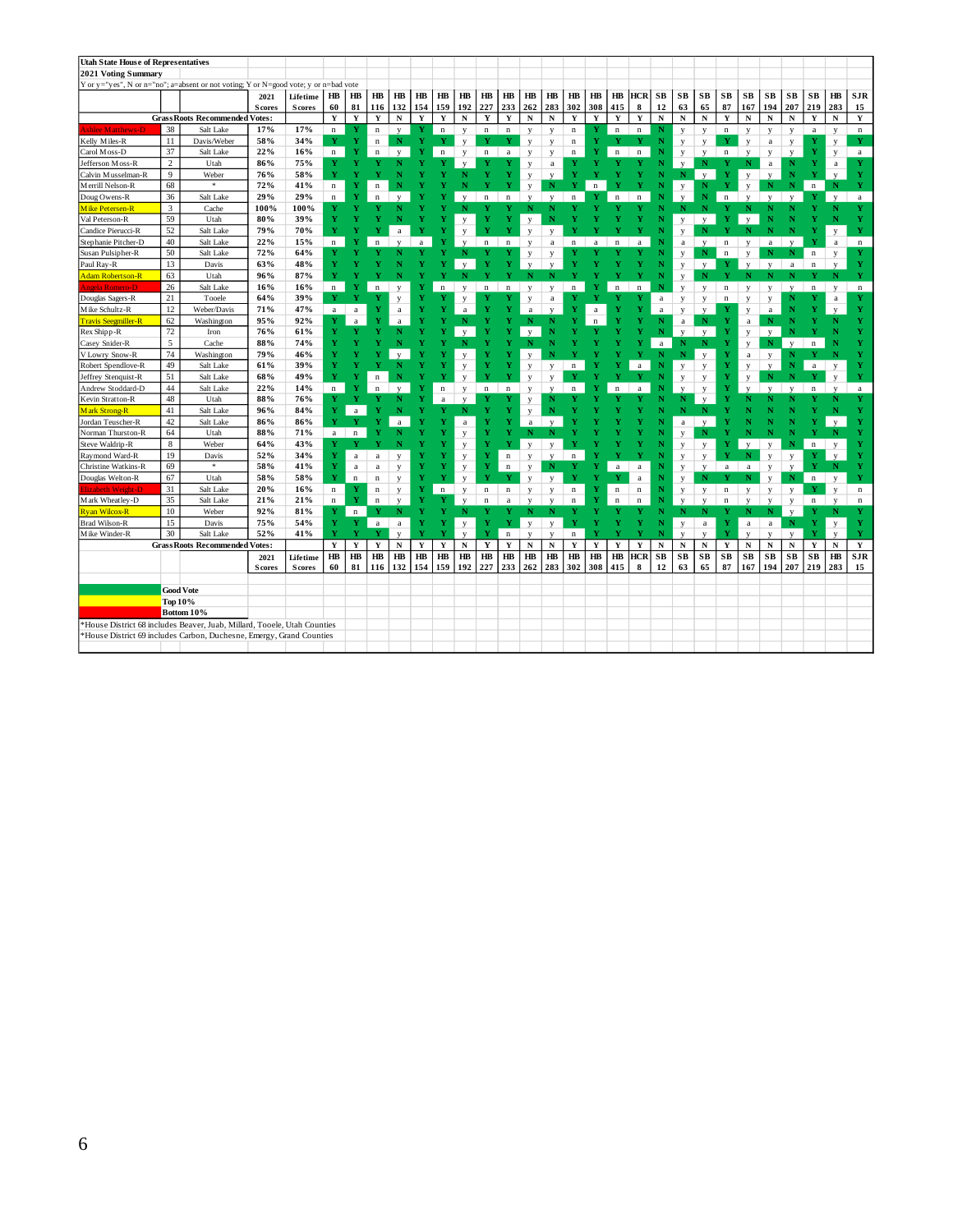| <b>Utah State Senate</b>                                                                                                                                                 |                |                      |               |               |        |    |        |              |              |              |              |              |     |              |            |              |              |              |             |              |              |              |              |              |              |              |           |              |
|--------------------------------------------------------------------------------------------------------------------------------------------------------------------------|----------------|----------------------|---------------|---------------|--------|----|--------|--------------|--------------|--------------|--------------|--------------|-----|--------------|------------|--------------|--------------|--------------|-------------|--------------|--------------|--------------|--------------|--------------|--------------|--------------|-----------|--------------|
| 2021 Voting Summary                                                                                                                                                      |                |                      |               |               |        |    |        |              |              |              |              |              |     |              |            |              |              |              |             |              |              |              |              |              |              |              |           |              |
| Y or y="yes", N or n="no"; a=absent or not voting; Y or N=good vote; y or n=bad vote                                                                                     |                |                      |               |               |        |    |        |              |              |              |              |              |     |              |            |              |              |              |             |              |              |              |              |              |              |              |           |              |
|                                                                                                                                                                          |                |                      |               |               |        |    |        |              |              |              |              |              |     |              |            |              |              |              |             |              |              |              |              |              |              |              |           |              |
|                                                                                                                                                                          |                |                      |               |               |        |    |        |              |              |              |              |              |     |              |            |              |              |              |             |              |              |              |              |              |              |              |           |              |
|                                                                                                                                                                          |                |                      |               |               |        |    |        |              |              |              |              |              |     |              |            |              |              |              |             |              |              |              |              |              |              |              |           |              |
|                                                                                                                                                                          |                |                      |               |               |        |    |        |              |              |              |              |              |     |              |            |              |              |              |             |              |              |              |              |              |              |              |           |              |
|                                                                                                                                                                          |                |                      |               |               |        | HB |        | HB           | HB           | HB           | HB           | HB           | HB  | HB           | HCR        | <b>SB</b>    | SB           | <b>SB</b>    | SB          | SB           |              |              | SB           | <b>SB</b>    | SB           | SB           | <b>SB</b> | <b>SJR</b>   |
|                                                                                                                                                                          |                |                      | 2021          | Lifetime      | HB     |    | HB     |              |              |              |              |              |     |              |            |              |              |              |             |              | SB           | SB           |              |              |              |              |           |              |
| <b>Bills</b>                                                                                                                                                             |                |                      | <b>Scores</b> | <b>Scores</b> | 60     | 81 | 116    | 154          | 159          | 192          | 262          | 233          | 308 | 415          | 8          | 12           | 63           | 65           | 87          | 157          | 158          | 167          | 194          | 204          | 207          | 219          | 242       | 15           |
| <b>GrassRoots Recommended Votes</b>                                                                                                                                      |                |                      |               |               | Υ      | Υ  | Υ      | Υ            | Υ            | N            | Ν            | Υ            | Υ   | Υ            | Υ          | N            | N            | N            | Υ           | N            | N            | Ν            | Ν            | Y            | N            | Υ            | Υ         | Y            |
| <b>Rep-Party</b>                                                                                                                                                         | Dist           | County(ies)          |               |               |        |    |        |              |              |              |              |              |     |              |            |              |              |              |             |              |              |              |              |              |              |              |           |              |
| Stuart Adams-R                                                                                                                                                           | 22             | Davis                | 55%           | 47%           |        |    |        | n            |              | a            |              |              |     |              |            | V            | V            | $\mathsf{v}$ |             | a            |              | $\mathsf{V}$ | $\mathsf{v}$ |              | $\mathsf{v}$ | a            |           |              |
| Jake Anderegg                                                                                                                                                            | 13             | Utah Salt Lake       | 60%           | 59%           | Ý      |    | Ÿ      |              |              | $\mathsf{V}$ | V            | $\mathsf a$  | a   |              | a          | $\mathsf{v}$ | V            | a            | Ÿ           | v            | a            | N            | a            | Ÿ            | y            |              | Ÿ         |              |
| Curtis Bramble-R                                                                                                                                                         | 16             | Utah/Wasatch         | 55%           | 52%           | Y      | Ÿ  | Ÿ      | $\mathsf{n}$ |              | $\mathsf{y}$ | y            |              |     | $\mathsf{a}$ |            | y            | y            | y            | Y           | y            | a            | y            | y            | Ÿ            | y            |              | Ÿ         |              |
| <b>Gregg Buxton</b>                                                                                                                                                      | 20             | Davis/Weber          | 54%           | 32%           | Ÿ      |    | Ÿ      | n            | Ÿ            | $\mathsf{v}$ | V            |              | Ý   |              |            | $\mathsf{v}$ | $\mathsf{v}$ | $\mathsf{v}$ |             | $\mathsf{V}$ | $\mathsf{v}$ | v            | $\mathsf{v}$ | Ÿ            | $\mathsf{v}$ |              |           |              |
| Kirk Cullimore                                                                                                                                                           | 9              | Salt Lake            | 59%           | 48%           | Y      | Y  | Y      |              | ٧            | $\mathsf{y}$ | a            | Y            | Y   | $\mathsf{a}$ | a          | y            | y            | $\mathsf{y}$ | Y           | N            | y            | y            | $\mathsf{v}$ | Y            | y            |              | ٧         | Y            |
| Gene Davis-D                                                                                                                                                             | $\mathsf 3$    | Salt Lake            | 26%           | 22%           | n      |    | Ÿ      |              |              | y            | v            | n            | a   | n            | n          | y            | y            | $\mathsf{v}$ | Ÿ           | $\mathsf{v}$ | y            | y            | y            | n            | y            |              | n         | $\mathsf{a}$ |
| Luz Escamilla-D                                                                                                                                                          | $\mathbf{1}$   | Salt Lake            | 26%           | 22%           | n.     |    | n.     |              |              | y            | y            | n            | a   | n            | n          | y            | У            | N            |             | y            | y            | y            | y            | $\mathsf{n}$ | У            |              | n         | $\mathsf a$  |
| Lincoln Filmore-R                                                                                                                                                        | 10             | Salt Lake            | 75%           | 56%           | Υ      | Y  | Y      | Y            | $\mathsf n$  | y            | y            |              | Υ   |              |            | y            | У            | N            | ۷           | y            | N            | N            | N            | Y            | N            | Υ            |           |              |
| Keith Grover-R                                                                                                                                                           | 15             | Utah                 | 58%           | 64%           | Y      | Ÿ  | Y      | $\mathsf{n}$ |              | y            | y            | Ÿ            | Ÿ   | Ÿ            | Ÿ          | y            | y            | V            | Ÿ           | y            | y            | N            | V            | Y            | $\mathsf{v}$ | Ÿ            | Ÿ         | Y            |
| Wayne Harper-R                                                                                                                                                           | 6              | Salt Lake            | 61%           | 60%           | Y      | Ÿ  | Y      | n            | Y            | y            | V            | Y            | Y   | Ÿ            | Y          | y            | y            | y            | Y           | N            | N            | N            | y            | n            | $\mathsf{y}$ | a            | ٧         | Y            |
| David Hinkins-R                                                                                                                                                          | 27             |                      | 50%           | 54%           | Ý      |    | Ý      | n            | Ý            | $\mathsf{V}$ | V            | Ÿ            | Ý   | Ÿ            | Ý          | y            | $\mathsf{v}$ | $\mathsf{v}$ | Ÿ           | $\mathsf{v}$ | $\mathsf{v}$ | V            | v            | Y            | y            |              | n         |              |
| Don Ipson-R                                                                                                                                                              | 29             | Washington           | 50%           | 43%           | Ÿ      | Ÿ  | Y      | $\mathsf{n}$ | Y            | $\mathsf{y}$ | y            | Y            | ۷   | Ÿ            | Ÿ          | y            | y            | $\mathsf{v}$ | n           | y            | $\mathsf a$  | y            | $\mathsf{y}$ | Y            | y            |              | a         | Y            |
| Jani Iwamoto-D                                                                                                                                                           | $\overline{4}$ | Salt Lake            | 25%           | 21%           | n.     |    | n      |              |              | $\mathsf{v}$ | V            | $\mathsf{n}$ |     | n            | n          | $\mathsf{v}$ | $\mathsf{v}$ | N            | n           | $\mathsf{v}$ | V            | $\mathsf{y}$ | $\mathsf{v}$ | n            | $\mathsf{v}$ |              | n         | n            |
| John Johnson-R                                                                                                                                                           | 19             |                      | 75%           | 75%           |        | ۷  |        | $\mathsf{n}$ | Y            | N            | N            |              | Y   |              |            | V            | y            | y            |             | y            | N            | N            | $\mathsf{v}$ |              | N            |              |           |              |
| Mike Kennedy-R                                                                                                                                                           | 14             | Utah                 | 79%           | 70%           | Ÿ      |    | Ÿ      |              | Ÿ            | $\mathbf N$  | N            | Ÿ            | Y   |              | Ÿ          | V            | $\mathsf{v}$ | $\mathbf v$  |             | V            | N            | N            | N            | Ÿ            | $\mathsf{v}$ |              |           |              |
| <b>Derek Kitchen-D</b>                                                                                                                                                   | $\overline{2}$ | Salt Lake            | 25%           | 17%           | n      | Ÿ  | Ÿ      | Ÿ            | $\mathsf n$  | $\mathsf{v}$ | V            | $\sf n$      | Ý   | n            | n          | $\mathsf{v}$ | y            | N            | n           | y            | V            | У            | v            | n            | $\mathsf{v}$ |              | n         | n            |
| Karen Mayne-D                                                                                                                                                            | 5              | Salt Lake            | 35%           | 28%           | n      | Ÿ  | Ÿ      | Ÿ            |              | y            | y            |              | Ÿ   | n            | a          | y            | y            | ${\bf N}$    | $\mathsf n$ | y            | y            | y            | y            | n            | y            | Ÿ            | n         | n            |
| Dan McKay-R                                                                                                                                                              | 11             | Salt Lake, Utah      | 78%           | 76%           |        |    |        |              | Ÿ            | y            | N            | Ÿ            | Y   | $\mathsf{a}$ |            | y            | У            | y            |             | y            | N            | N            | N            |              | N            |              |           |              |
| Mike McKell-R                                                                                                                                                            | $\overline{7}$ | Salt Lake            | 55%           | 61%           | Y      | Y  | Y      | n            | Y            | $\mathsf{V}$ | V            | Y            | Y   |              | Y          |              | V            | V            | Y           |              | v            |              |              | Y            | $\mathsf{v}$ | a            |           | v            |
| Ann Millner-R                                                                                                                                                            | 18             | Weber/Davis/Mo       | 52%           | 34%           | Ý      | Ÿ  | Ý      |              | Ÿ            | $\mathsf{v}$ |              | Ÿ            | Ý   | Ÿ            | Ÿ          | y            |              |              | Ÿ           | y            | y            | y            | a            |              |              |              |           |              |
| Derrin Owens-R                                                                                                                                                           | 24             |                      | 57%           | 46%           | Y      |    | Ý      | n            |              |              | V            |              |     |              | ٧          | $\mathsf{v}$ | V<br>y       | V            | ٧           | a<br>N       |              | y            | V            | n            | $\mathsf{v}$ |              | n<br>n    |              |
|                                                                                                                                                                          |                |                      |               |               |        |    | Ÿ      |              | Ÿ            | y            | y            |              | Ý   |              |            | y            |              | y            |             |              | у            | a            | y            |              | y            | Ÿ            |           |              |
| Kathleen Riebe-D                                                                                                                                                         | 8              | Salt Lake<br>$\star$ | 26%           | 20%           | n      | Ÿ  |        | n            | Y            | $\mathsf{V}$ | V            | n            |     | n            | n<br>٧     | $\mathsf{V}$ | v            | $\mathsf{V}$ | n           | $\mathsf{v}$ | V            | y            | a            | n            | y            | Y            | n         | Ÿ            |
| Scott Sandall-R                                                                                                                                                          | 17             |                      | 54%           | 46%           |        | Ÿ  | Y<br>Ÿ | n            |              | $\mathsf{y}$ | y            |              | Y   | Y            | Ý          | $\mathsf{V}$ | $\mathsf{v}$ | $\mathsf{v}$ | $\sf n$     | $\mathbf N$  | y            | N            | y            |              | $\mathsf{v}$ |              | $\sf n$   | Ÿ            |
| Jerry Stevenson-R                                                                                                                                                        | 21             | Davis                | 53%           | 43%<br>43%    |        | Y  | Y      | a            |              | $\mathsf{v}$ | $\mathsf{v}$ | Y            | Y   | $\mathsf{a}$ |            | $\mathsf{v}$ | $\mathsf{v}$ | $\mathbf{a}$ | Y           | N            | $\mathsf{a}$ | v            | y            | n            | $\mathsf{v}$ | $\mathsf{a}$ | a         | Y            |
| Daniel Thatcher-R                                                                                                                                                        | 12             | SL/Tooele            | 47%           | 48%           | Y<br>Ÿ | Y  | Y      | n            | n            | y            | у            |              | ۷   | $\mathsf{a}$ | Y<br>Ÿ     | a            | $\mathbf a$  | у            | Ÿ           | y            | у            | y            | у            | Y            | у            | a            | a         | Ÿ            |
| Evan Vickers-R                                                                                                                                                           | 28             |                      | 54%           |               | Ý      | Ÿ  | Ÿ      | Ÿ            | Ÿ            | V            | V            | Y            |     | Ÿ            | Ÿ          | $\mathsf{v}$ | $\mathsf{v}$ | V            |             | V            | V            | $\mathsf{v}$ | $\mathsf{v}$ |              | $\mathsf{v}$ |              | n         | Ÿ            |
| Todd Weiler-R                                                                                                                                                            | 23             | Davis/Salt Lake      | 43%           | 37%           |        |    |        |              |              | y            | V            | n            |     |              |            | $\mathsf{v}$ | y            | V            | n           | y            | y            | y            | y            | a            | y            | ۷            | n         | Ÿ            |
| Chris Wilson-R                                                                                                                                                           | 25             | Cache                | 58%           | 58%           | Y      | Y  | Y<br>Ý | n            | Y            | y            | y            | Y            | Y   | Y            | Y          | y            | y            | у            |             | N            | y            | N            | y            |              | y            | Ÿ            | n         |              |
| Ronald Winterton-R                                                                                                                                                       | 26             | Salt Lake            | 50%           | 40%           | Ý      |    |        | n            | Y            | y            | N            | Y            | Ý   |              |            | y            | У            | y            | n           | У            | y            | У            | y            | Y            | y            |              | n         |              |
| <b>GrassRoots Recommended Votes</b>                                                                                                                                      |                |                      |               |               | Υ      | Y  | Y      | Υ            | Υ            | N            | Ν            | Y            | Y   | Y            | Y          | Ν            | Ν            | N            | Υ           | N            | Ν            | N            | Ν            | Y            | Ν            | Y            | Y         | Y            |
|                                                                                                                                                                          |                |                      |               |               | HB     | HB | HB     | HB           | HB           | HB           | HB           | HB           | HB  | HB           | <b>HCR</b> | SB           | SB           | SB           | SB          | SB           | SB           | SB           | SB           | SB           | SB           | SB           | SB        | <b>SJR</b>   |
|                                                                                                                                                                          |                |                      |               |               | 60     | 81 | 116    | 154          | 159          | 192          | 262          | 233          | 308 | 415          | 8          | 12           | 63           | 65           | 87          | 157          | 158          | 167          | 194          | 204          | 207          | 219          | 242       | 15           |
|                                                                                                                                                                          |                |                      |               |               |        |    |        |              |              |              |              |              |     |              |            |              |              |              |             |              |              |              |              |              |              |              |           |              |
|                                                                                                                                                                          |                | <b>Good Vote</b>     |               |               |        |    |        |              |              |              |              |              |     |              |            |              |              |              |             |              |              |              |              |              |              |              |           |              |
|                                                                                                                                                                          | <b>Top 10%</b> |                      |               |               |        |    |        |              |              |              |              |              |     |              |            |              |              |              |             |              |              |              |              |              |              |              |           |              |
|                                                                                                                                                                          |                | Bottom 10%           |               |               |        |    |        |              |              |              |              |              |     |              |            |              |              |              |             |              |              |              |              |              |              |              |           |              |
| 'Senate District 17 includes Box Elder, Tooele, Cache Counties                                                                                                           |                |                      |               |               |        |    |        |              |              |              |              |              |     |              |            |              |              |              |             |              |              |              |              |              |              |              |           |              |
| Senate District 18 includes Davis, Morgan, Weber Counties                                                                                                                |                |                      |               |               |        |    |        |              |              |              |              |              |     |              |            |              |              |              |             |              |              |              |              |              |              |              |           |              |
| 'Senate District 19 includes Morgan, Weber, Summit Counties                                                                                                              |                |                      |               |               |        |    |        |              |              |              |              |              |     |              |            |              |              |              |             |              |              |              |              |              |              |              |           |              |
| 'Senate District 24 includes Beaver, Garfield, Juab, Kane, Millard, Piute, Sanpete, Sevier, Utah, Wayne Counties                                                         |                |                      |               |               |        |    |        |              |              |              |              |              |     |              |            |              |              |              |             |              |              |              |              |              |              |              |           |              |
| Senate District 26 inclues Daggett, Duchesne, Summit, Uintah, Wasatch Counties                                                                                           |                |                      |               |               |        |    |        |              |              |              |              |              |     |              |            |              |              |              |             |              |              |              |              |              |              |              |           |              |
| 'Senate District 27 includes Carbon, Emery, Grand, San Juan, Utah, Wasatch Counties                                                                                      |                |                      |               |               |        |    |        |              |              |              |              |              |     |              |            |              |              |              |             |              |              |              |              |              |              |              |           |              |
| 'Senate District 28 includes Beaver, Iron, Washington Counties                                                                                                           |                |                      |               |               |        |    |        |              |              |              |              |              |     |              |            |              |              |              |             |              |              |              |              |              |              |              |           |              |
|                                                                                                                                                                          |                |                      |               |               |        |    |        |              |              |              |              |              |     |              |            |              |              |              |             |              |              |              |              |              |              |              |           |              |
|                                                                                                                                                                          |                |                      |               |               |        |    |        |              |              |              |              |              |     |              |            |              |              |              |             |              |              |              | 2021         | Lifeti       |              |              |           |              |
|                                                                                                                                                                          |                |                      | 2021          | Lifetime      | HB     | HB | HB     | HB           | HB           | HB           | HB           | HB           | HB  | HB           | HCR        | SB           | SB           | SB           | SB          | SB           | SB           | SB           | Scor         | me           |              |              |           |              |
|                                                                                                                                                                          |                |                      | <b>Scores</b> | <b>Scores</b> | 60     | 81 | 116    | 159          | 192          | 227          | 233          | 262          | 308 | 415          | 8          | 12           | 63           | 65           | 87          | 167          | 194          | 219          | es           | Scor         |              |              |           |              |
| Governor                                                                                                                                                                 |                |                      |               |               |        |    |        |              |              |              |              |              |     |              |            |              |              |              |             |              |              |              |              |              |              |              |           |              |
| <b>GrassRoots Recommended Votes</b>                                                                                                                                      |                |                      |               |               |        |    | Y      | Y            | N            |              | Y            | N            | Υ   |              | Y          | N            | N            | N            | Y           | N            | N            |              |              |              |              |              |           |              |
| Spencer Cox-UT                                                                                                                                                           |                |                      | 61%           | 53%           |        |    |        |              | $\mathsf{v}$ |              |              | $\mathsf{v}$ |     |              |            | $\mathbf{v}$ | $\mathsf{v}$ | $\mathsf{v}$ |             |              |              |              | 61%          | 53%          |              |              |           |              |
|                                                                                                                                                                          |                |                      |               |               |        |    |        |              |              |              |              |              |     |              |            |              |              |              |             |              |              |              |              |              |              |              |           |              |
| 'While Governor Cox did not sign SB 167. His failure to veto allowed the bill to become law. For scoring purposes GrassRoots is considering this the same as a Yes vote. |                |                      |               |               |        |    |        |              |              |              |              |              |     |              |            |              |              |              |             |              |              |              |              |              |              |              |           |              |
| Governor Cox's lifetime score includes his time in the Utah House                                                                                                        |                |                      |               |               |        |    |        |              |              |              |              |              |     |              |            |              |              |              |             |              |              |              |              |              |              |              |           |              |
|                                                                                                                                                                          |                |                      |               |               |        |    |        |              |              |              |              |              |     |              |            |              |              |              |             |              |              |              |              |              |              |              |           |              |

# Help Spread the Message of Limited Government:

Donate to Grassroots 1641 N 600 W West Bountiful, UT 84087

GrassRoots is an all-volunteer organization. All donations go to helping promote